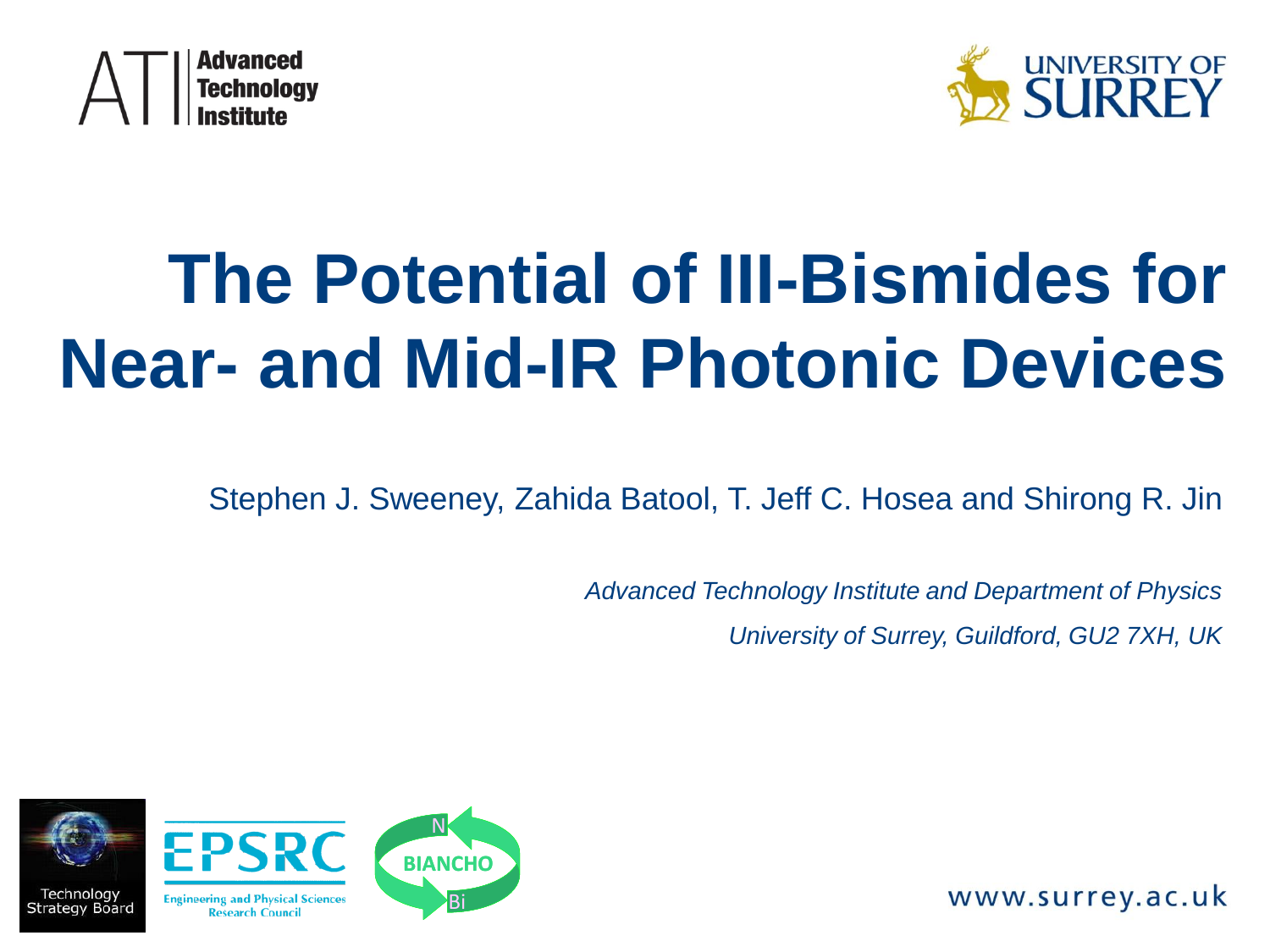#### The problem with InP-based near-IR lasers





- **Threshold increases by a factor of 20 from 100K to 300K and increases by a further factor of 11 from 300K to 380K**
- **Strong decrease in slope efficiency only above 300K**
- **Both degrade high temperature performance**

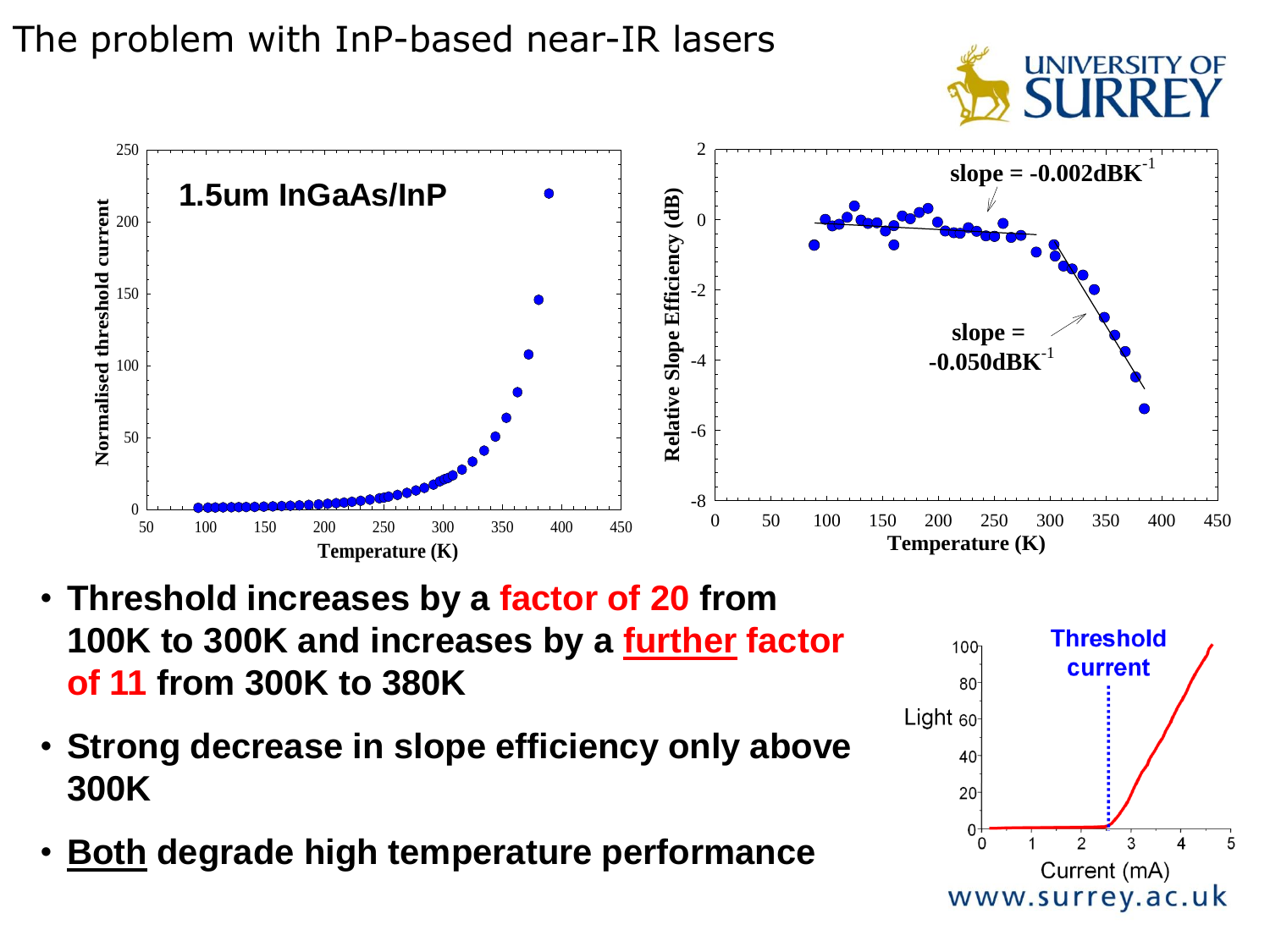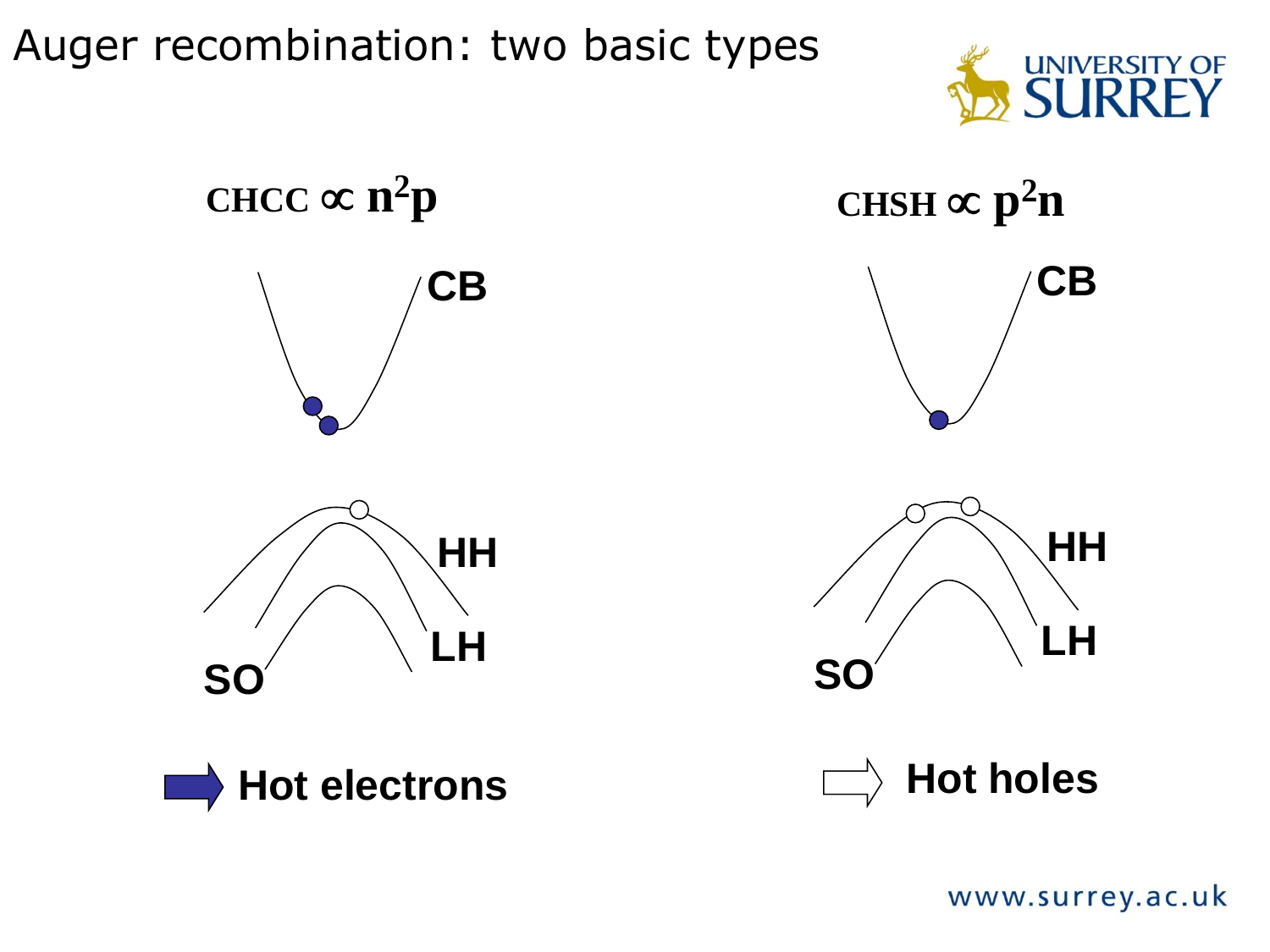#### Band gap dependence of threshold current (from pressure measurements)



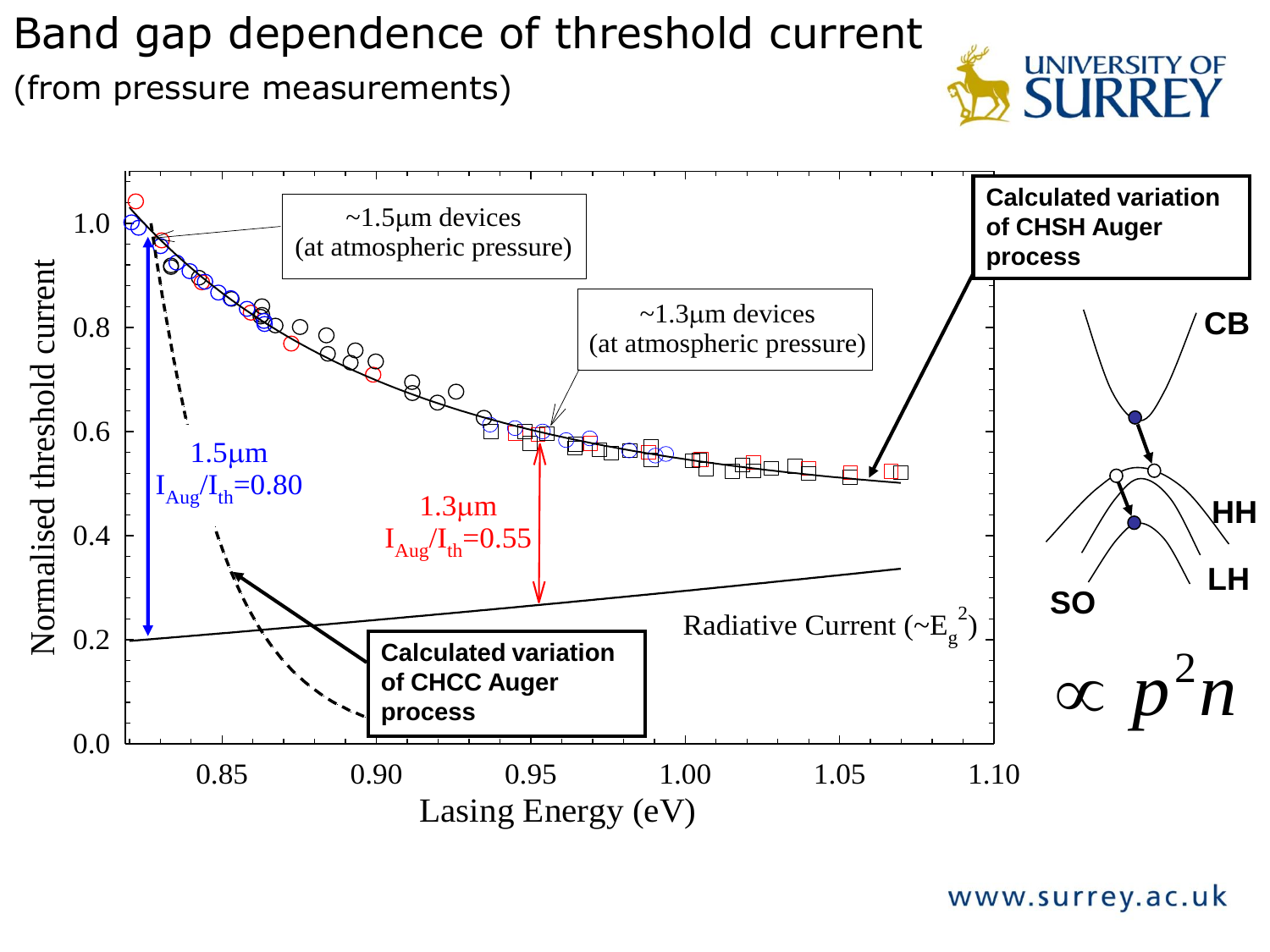Inter-Valence Band Absorption (IVBA)



**To (K)** 50 **spin-orbit splitting, SO** 60 **efficiency and is also sensitive to the**   $h<sub>0</sub>$ **inc loss IVBA affects both threshold and slope**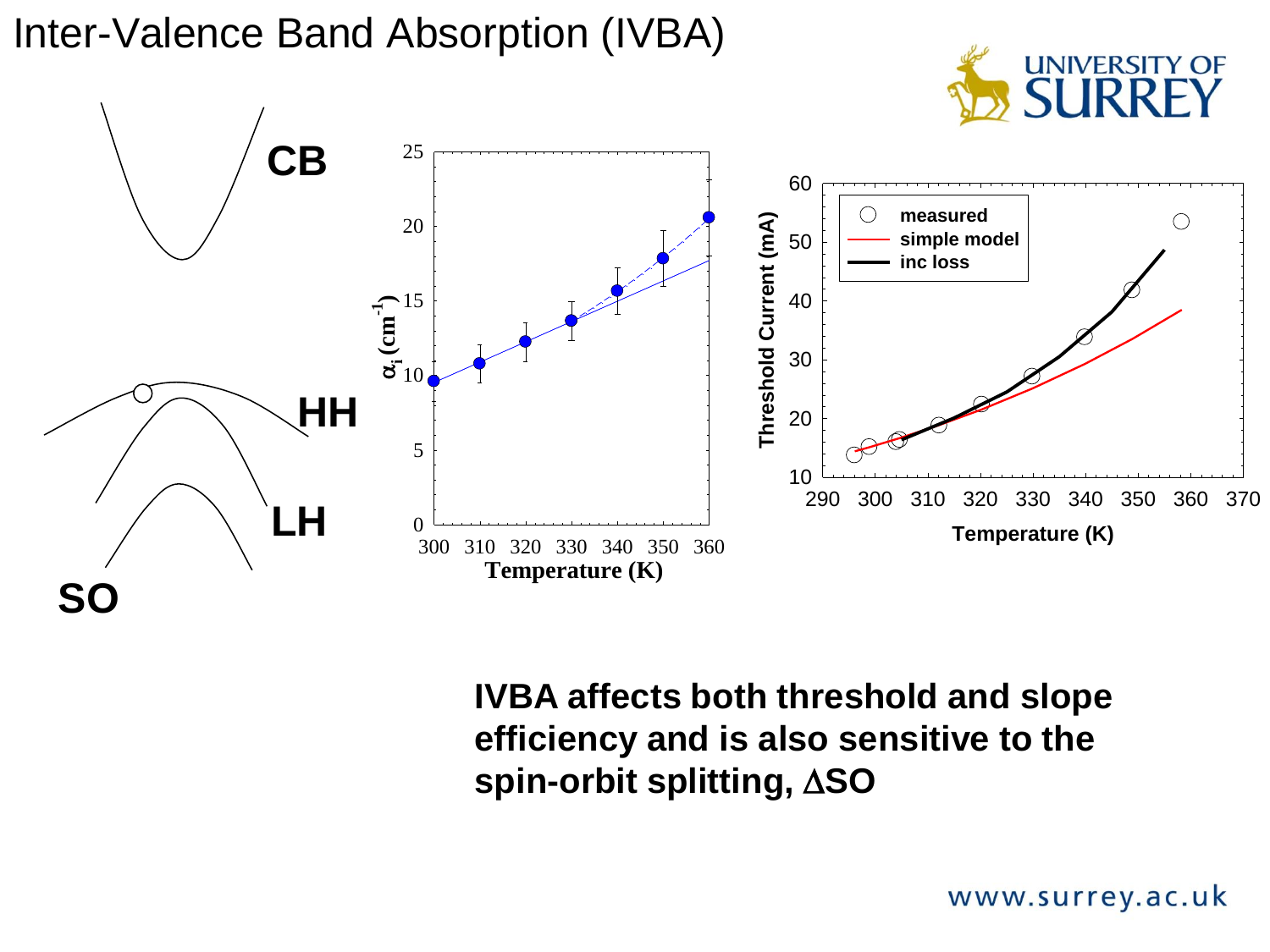#### Auger suppression and persistence…**UNIVERSITY OF SURRI CHSH CHCC Conduction Conduction Band Band Heavy Hole Heavy Hole Light Hole Light Hole Spin Orbit Split-off Spin Orbit Split-off Band Band**

If  $\Delta_{SO} > E_{g}$  **CHSH** is not allowed

#### **CHCC process may still occur**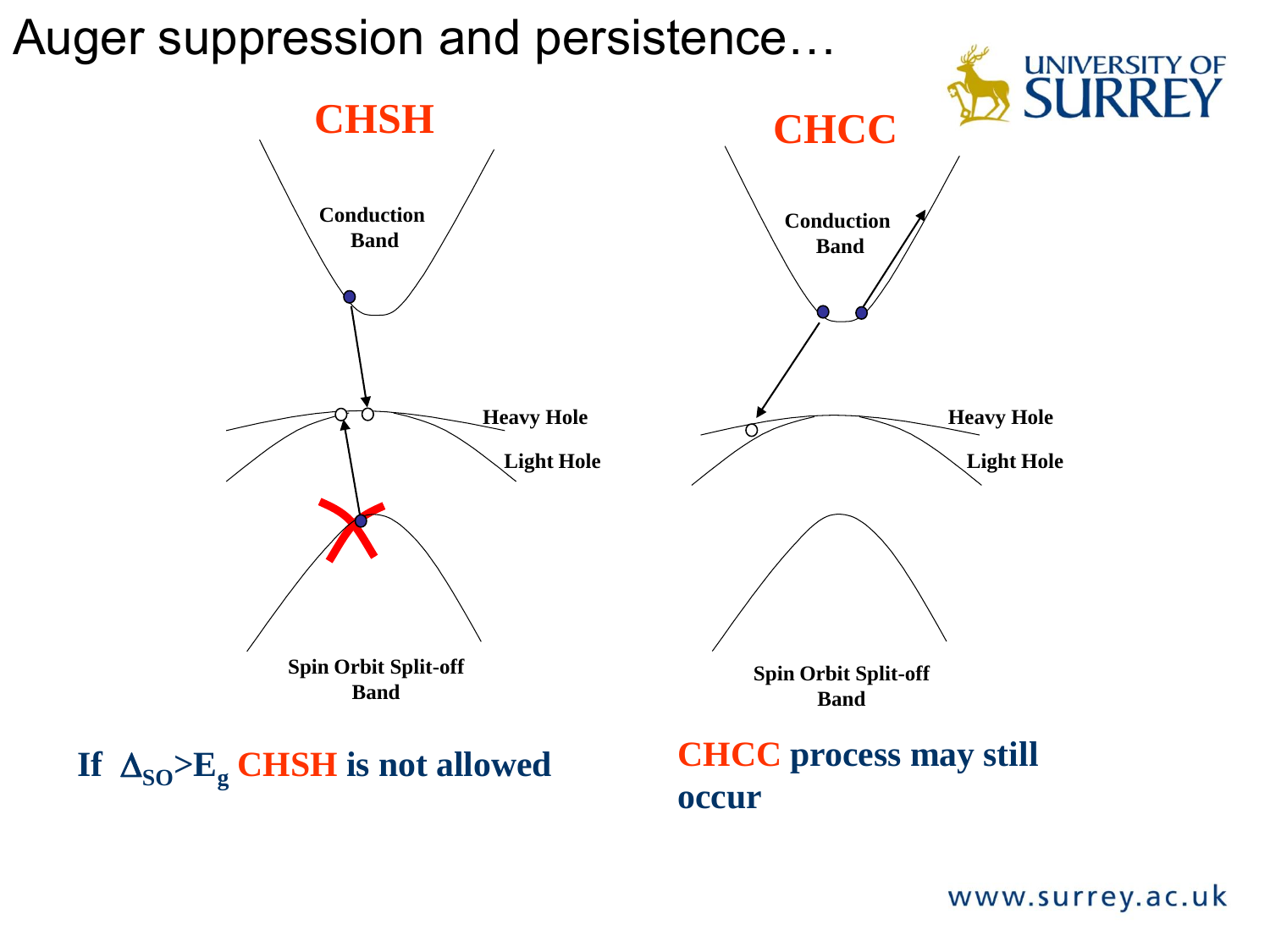## Learning from the mid-IR…



- InP devices: Laser 1.4 performance gets worse with increasing wavelength (higher  $J_{th}$ , lower  $T_0$  etc.)
- Dominant path associated with hot-hole producing (CHSH) Auger process
- BUT, in GaSb based mid-IR lasers CHSH is suppressed since  $E_q<\Delta_{so}$
- Antimonides won't help as much in the near IR…

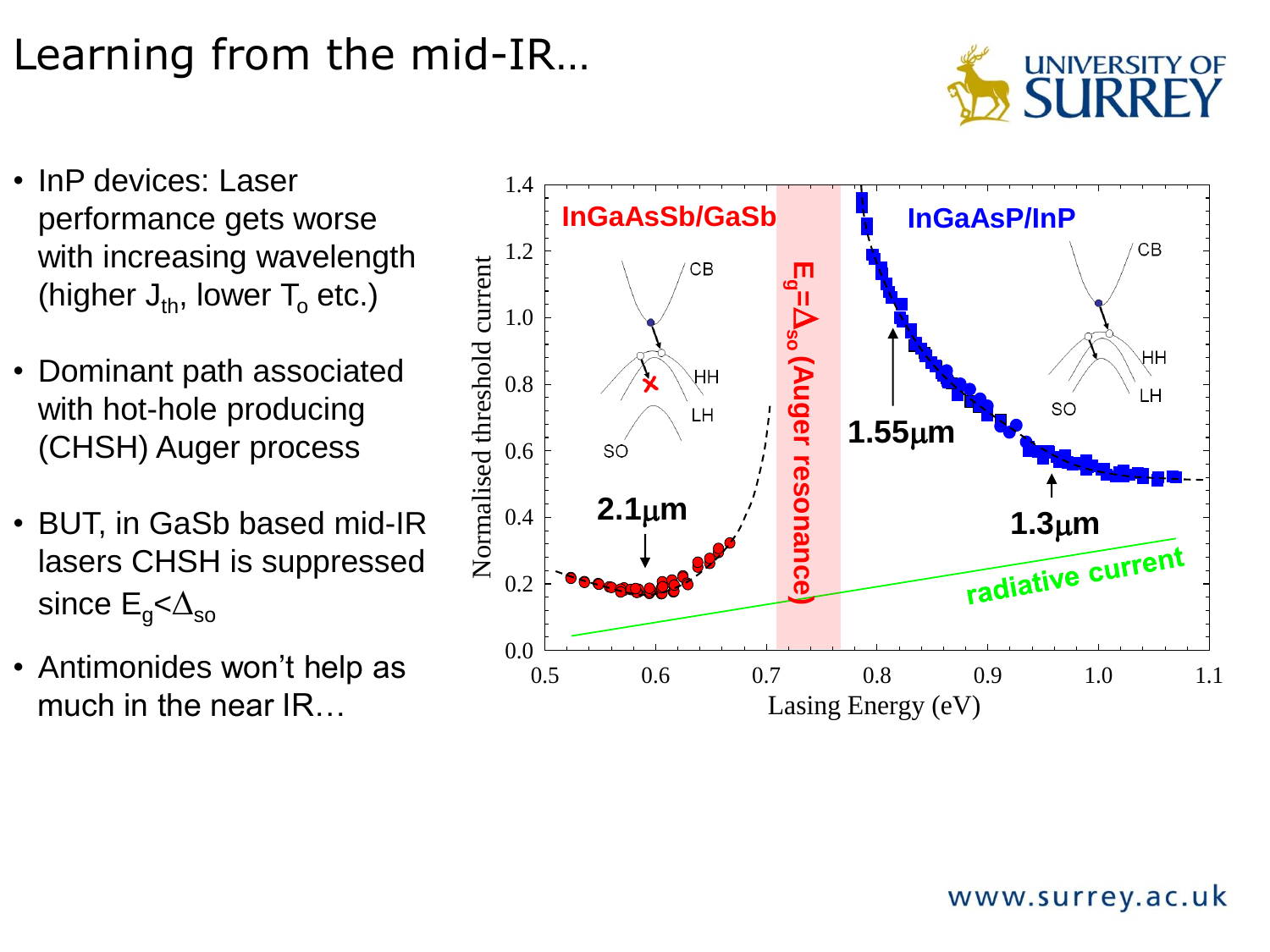#### Can we achieve the same in the near-IR?

- The Spin-orbit splitting is a strong function of the group V element atomic number
- Bismuth is the largest stable group V element Exhibits BAC effect in VB (cf. dilute nitrides)  $\Box$  Giant spin-orbit splitting bowing

2500



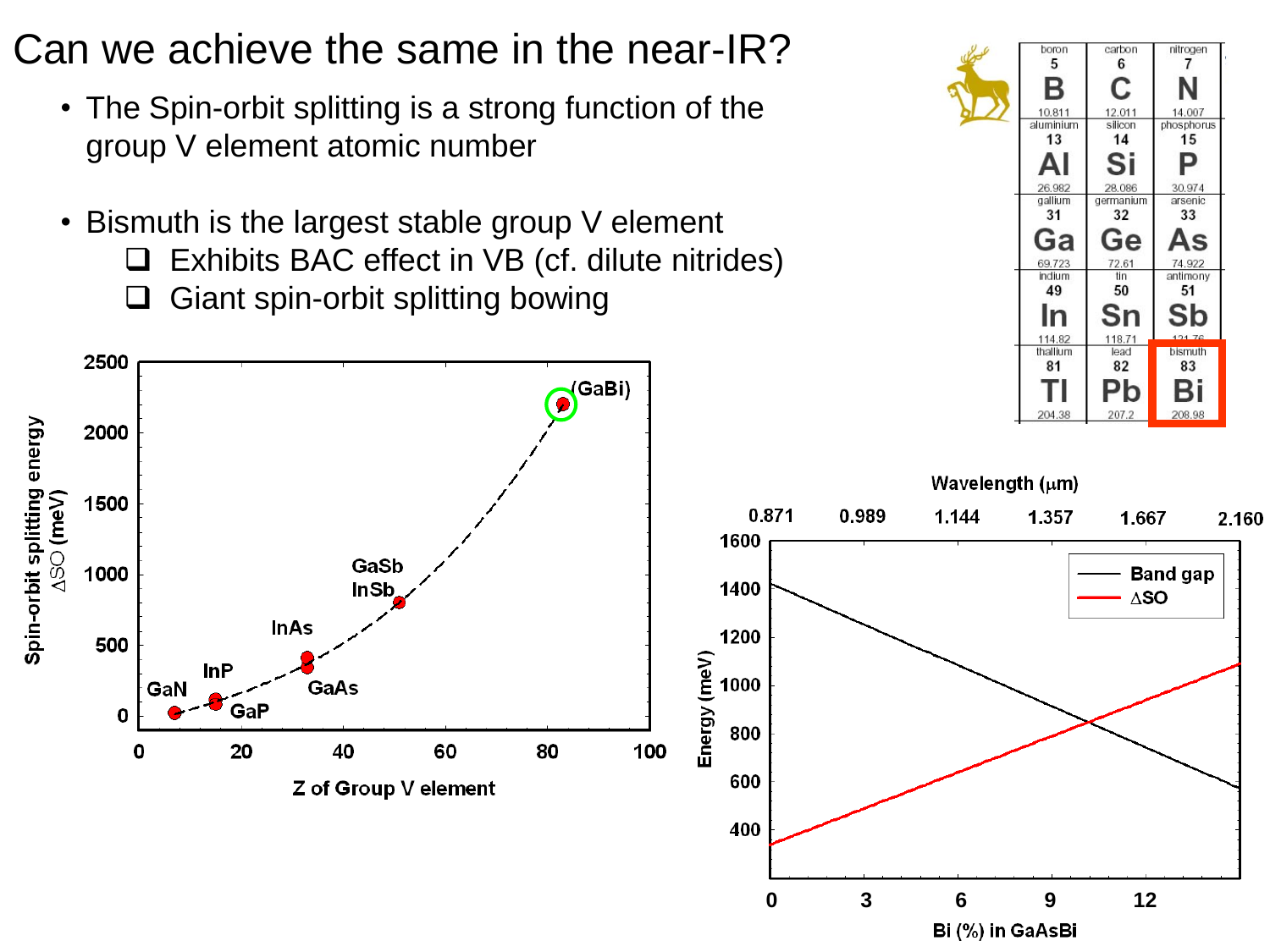# **Band engineering of GaAs(Bi,N)**

CВ

HH

LH

SO



**N atoms in GaAs:** •**reduced E<sup>g</sup> arising from the N-CB anticrossing**

**Bi atoms in GaAs:**

• **reduced E<sup>g</sup> originating (mainly) from the Bi-VB anticrossing**

 $\cdot$  large increase in  $\Delta_{\text{so}}$ 

**Wide scope for optoelectronic device designs**

**CB**

**VB**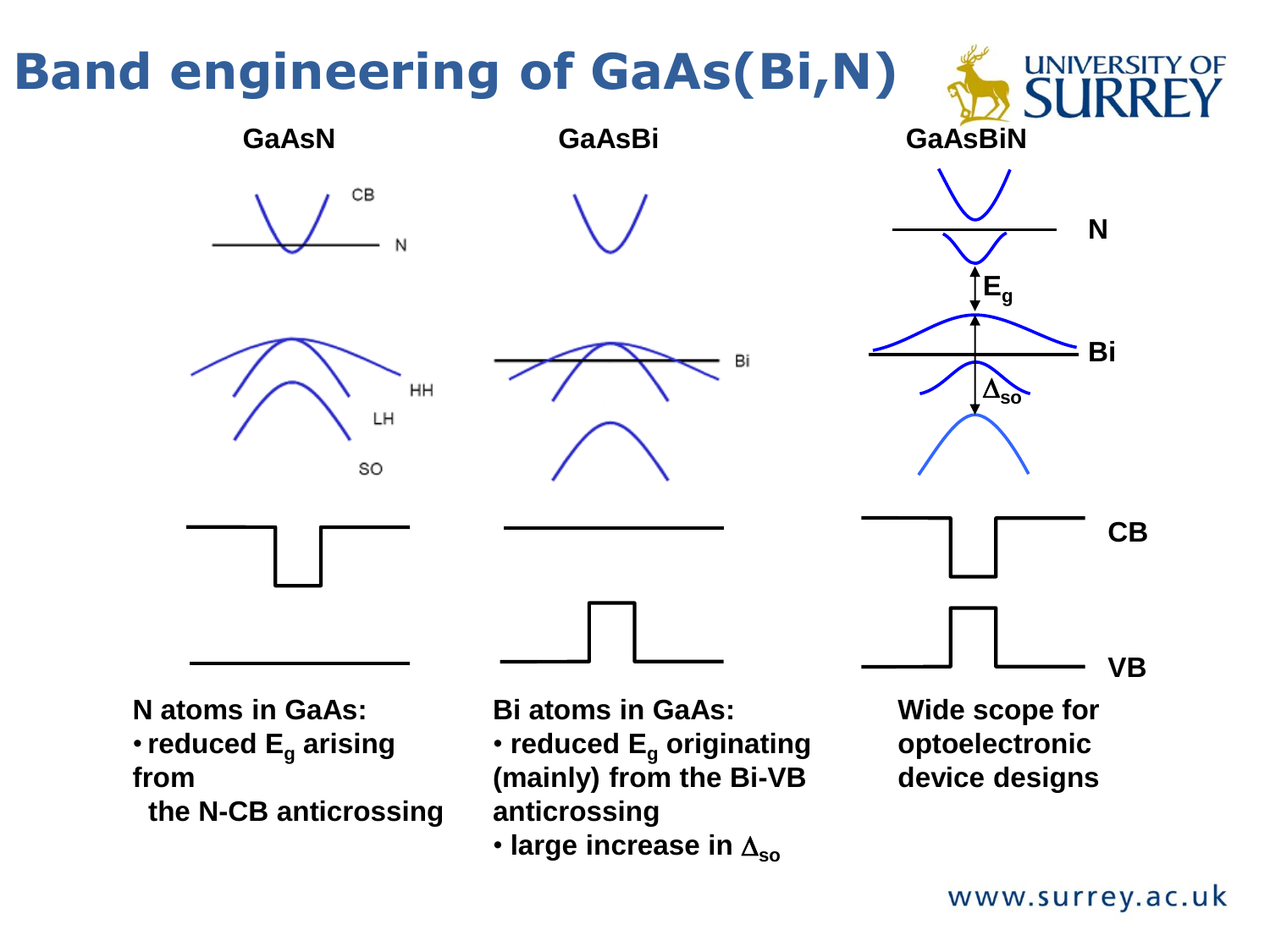#### GaAsBi alloys – PL



**Samples grown at UBC, from Tom Tiedje (now UVic) & Xianfeng Lu (now ASU), PL with Shane Johnson & Ding Ding (ASU)**



www.surrey.ac.uk

**UNIVERSITY OF**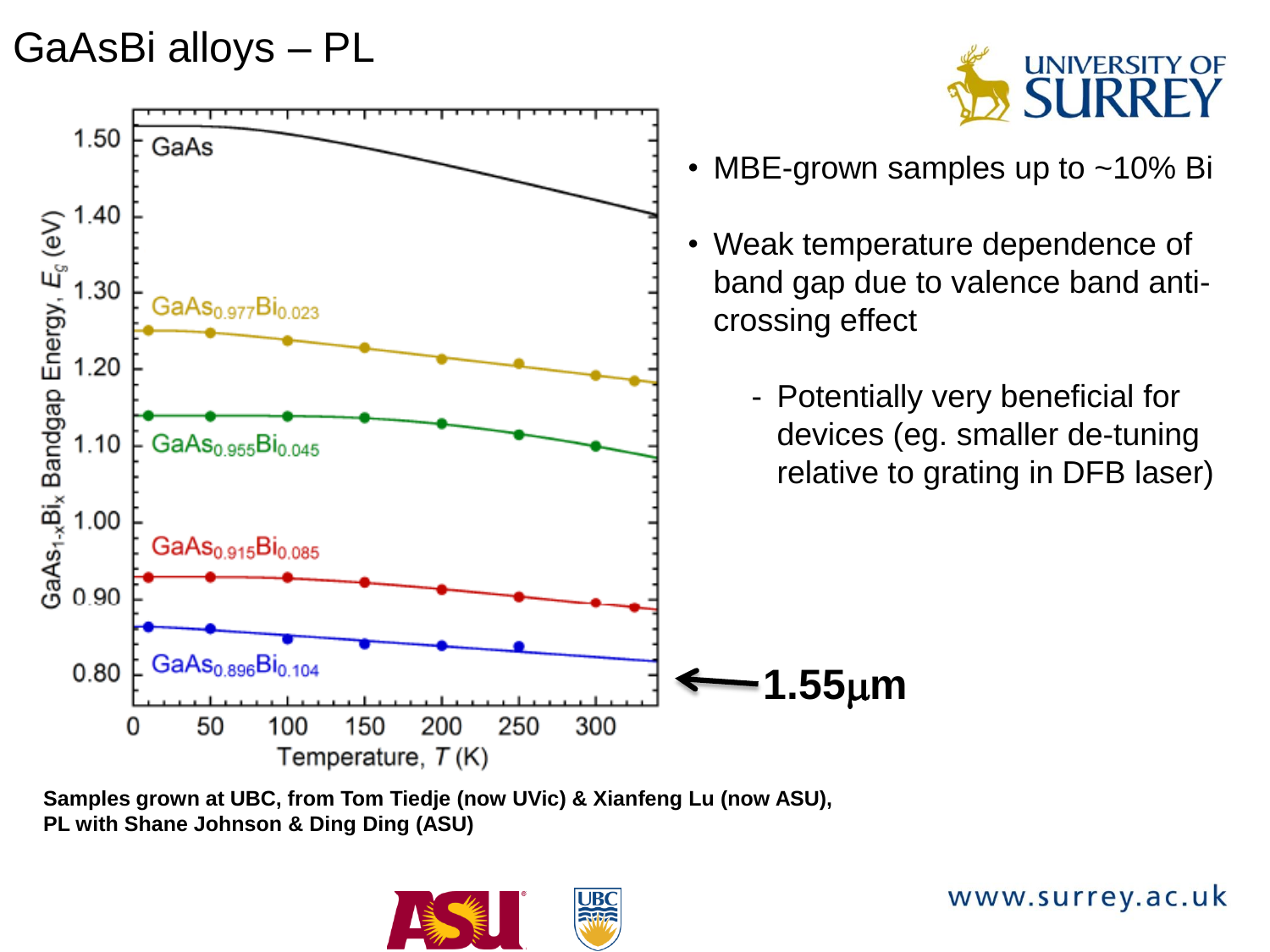#### Spectroscopy on GaAsBi/GaAs Photomodulated Reflectance (RT)



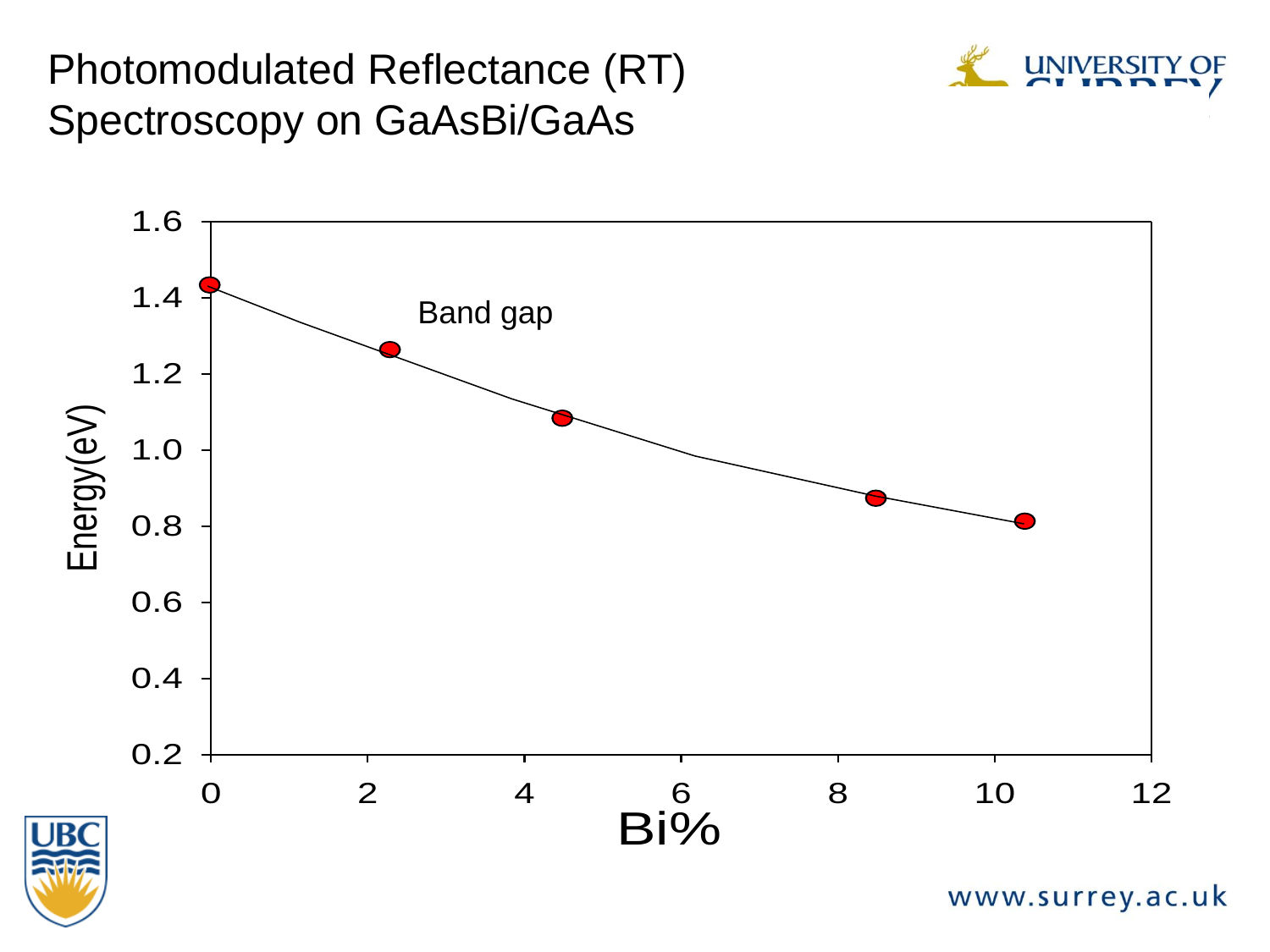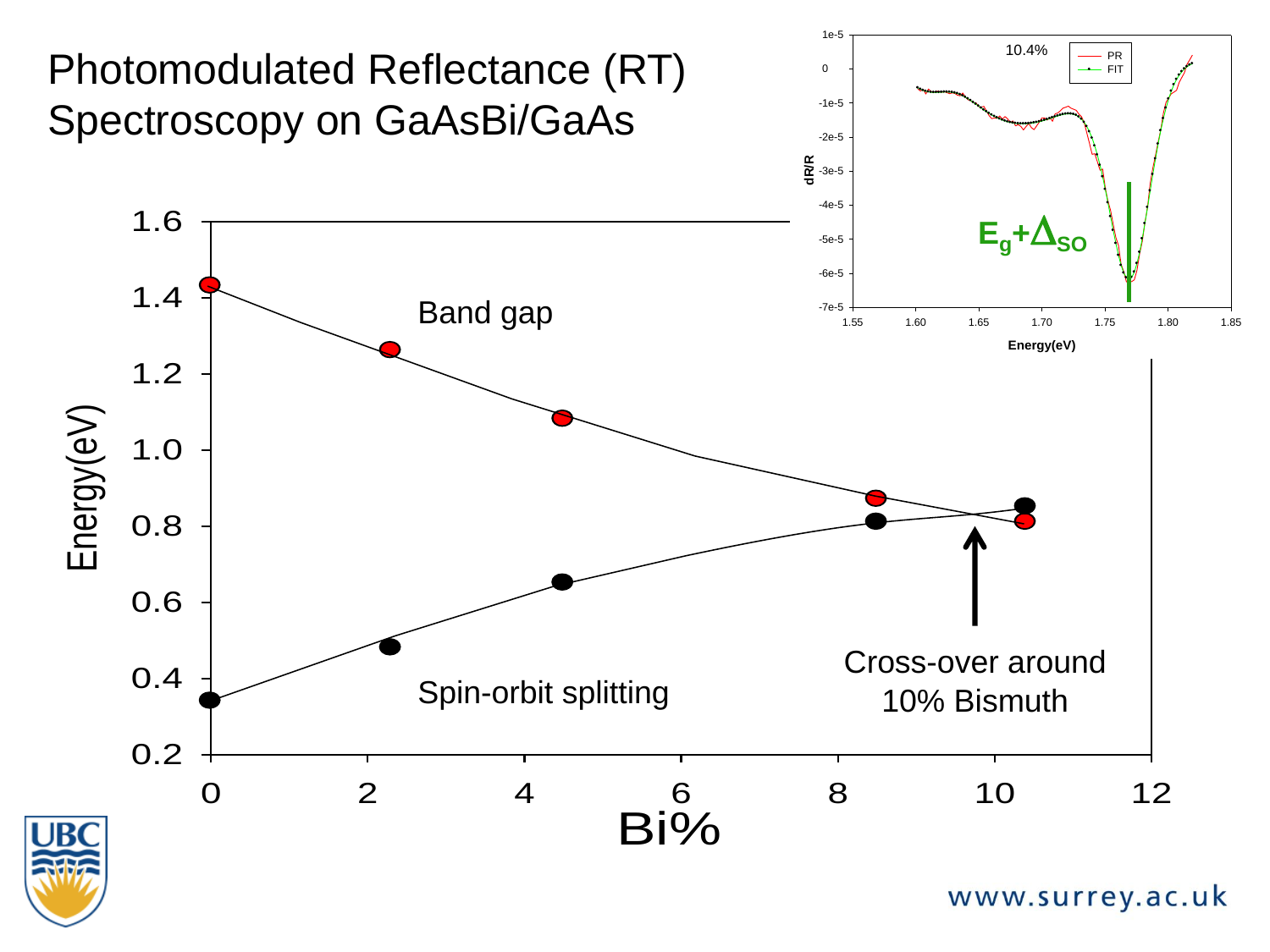### Quaternary GaAsNBi/GaAs for MidIR